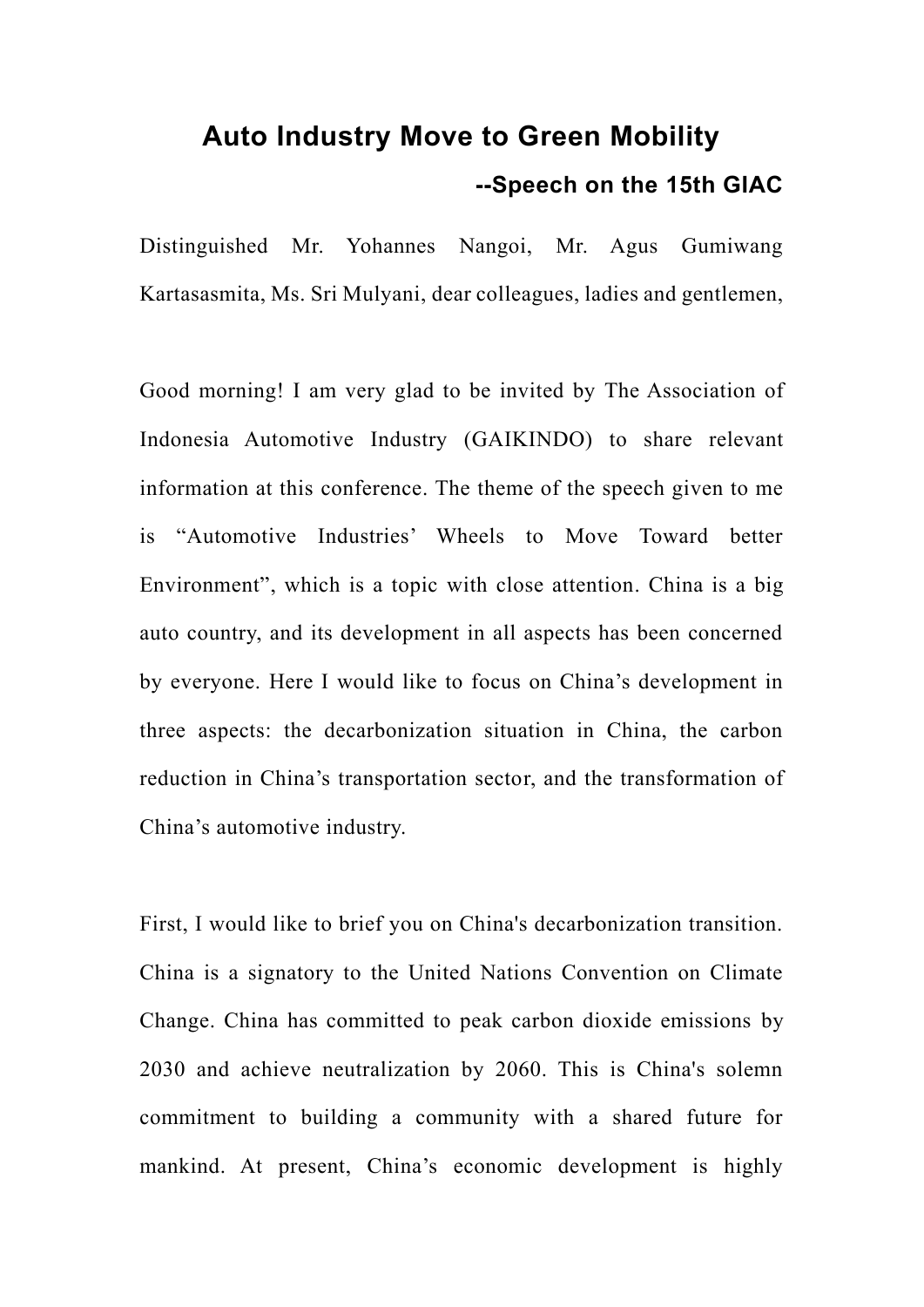dependent on fossil energy. And its electricity is mainly thermal power. China undertakes the world's largest manufacturing business and supplies most of the world's crude steel. China is still at the primary stage of economic development. We need to ensure the livelihood of 1.4 billion people and continuously improve their quality of life. And we need to build infrastructure based on social security. China began regulating energy consumption in 2005. In 2015, China fully implemented the policy of controlling both energy intensity and total energy consumption. To reach peaking target, the carbon dioxide emissions per unit of GDP will be cut by more than 65% from the 2005 level by 2030. In 2060, to achieve carbon neutrality, the proportion of non-fossil energy consumption should reach over 80%. Energy transition is a prerequisite for decarbonization. China is no exception. To achieve carbon neutrality, China will strictly control the consumption of fossil energy, actively develop non-fossil energy, implement the substitution of renewable energy, strive to develop wind energy, solar energy, biomass energy, marine energy, and geothermal energy, and vigorously promote the development of the whole chain of hydrogen energy in production, storage, transportation, and usage. At present, China's installed power generation capacity from non-fossil energy sources has reached 980 million kw, accounting for 44.7% of the total installed capacity. China's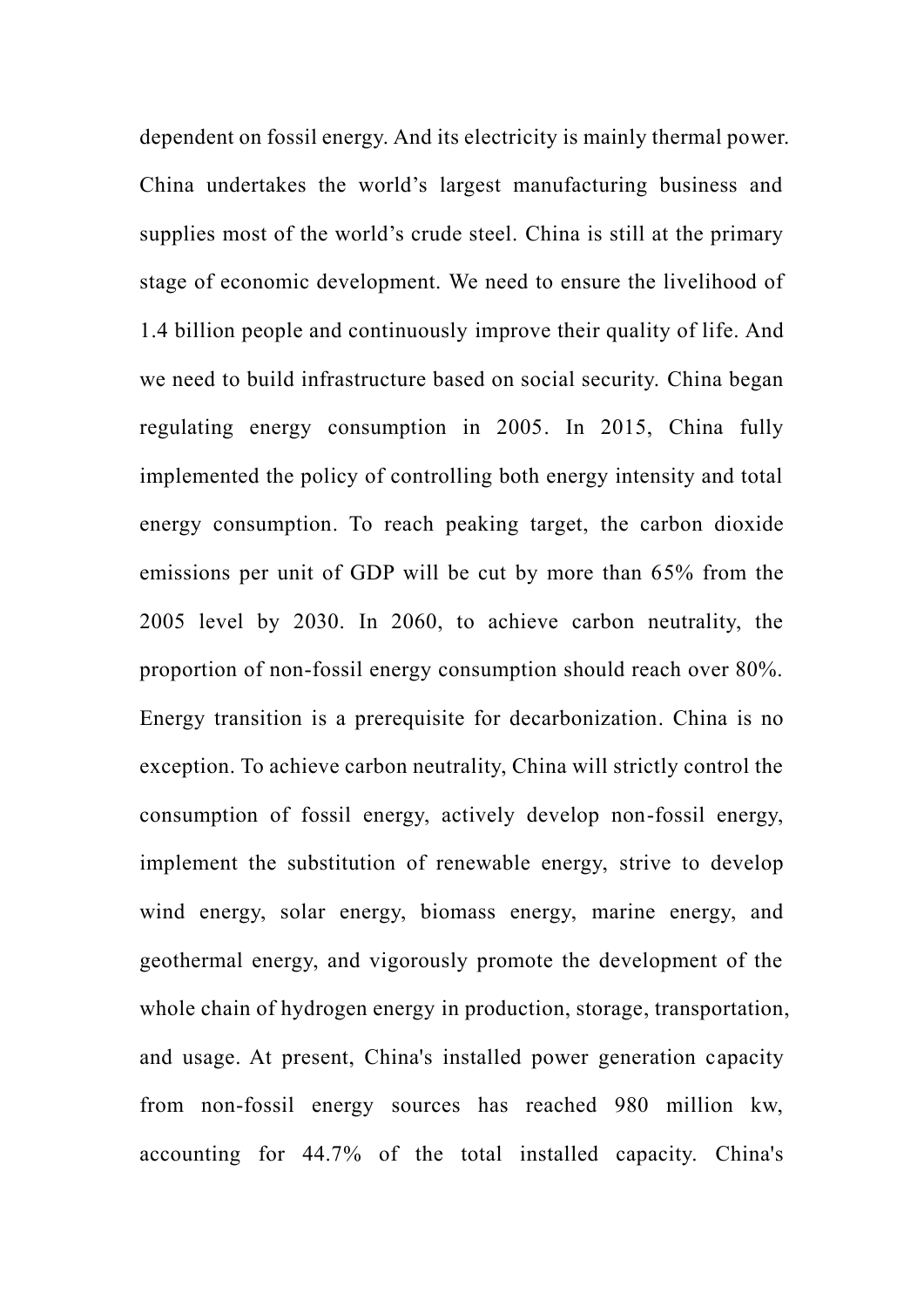decarbonization transformation starts with the energy transition, but it is not limited to the energy transition. It is not only the comprehensive green transformation of economic development, but also the comprehensive green transformation of social development, and the comprehensive transformation of ecological civilization. China is creating a new realm of harmonious coexistence between man and nature.

Next, I will introduce the carbon reduction in the transportation sector. China's vehicle emissions currently account for about a tenth of total carbon dioxide emissions, mainly from the nearly 300 million vehicles in use. 300-million-vehicles is already the largest number in the world, and the number will exceed half a billion in the future, which makes it more difficult to reduce emissions in the transport sector. While the sector will be decarbonized with the energy transition, getting 500 million vehicles to zero emissions will be no easy task anyway. In addition to the low-carbon development of the new car itself, we will guide and manage in the usage link. The construction of a green transport system is very meaningful, which can effectively improve the carbon emissions of transport from the following aspects:

By increasing railway and water transport for bulk materials and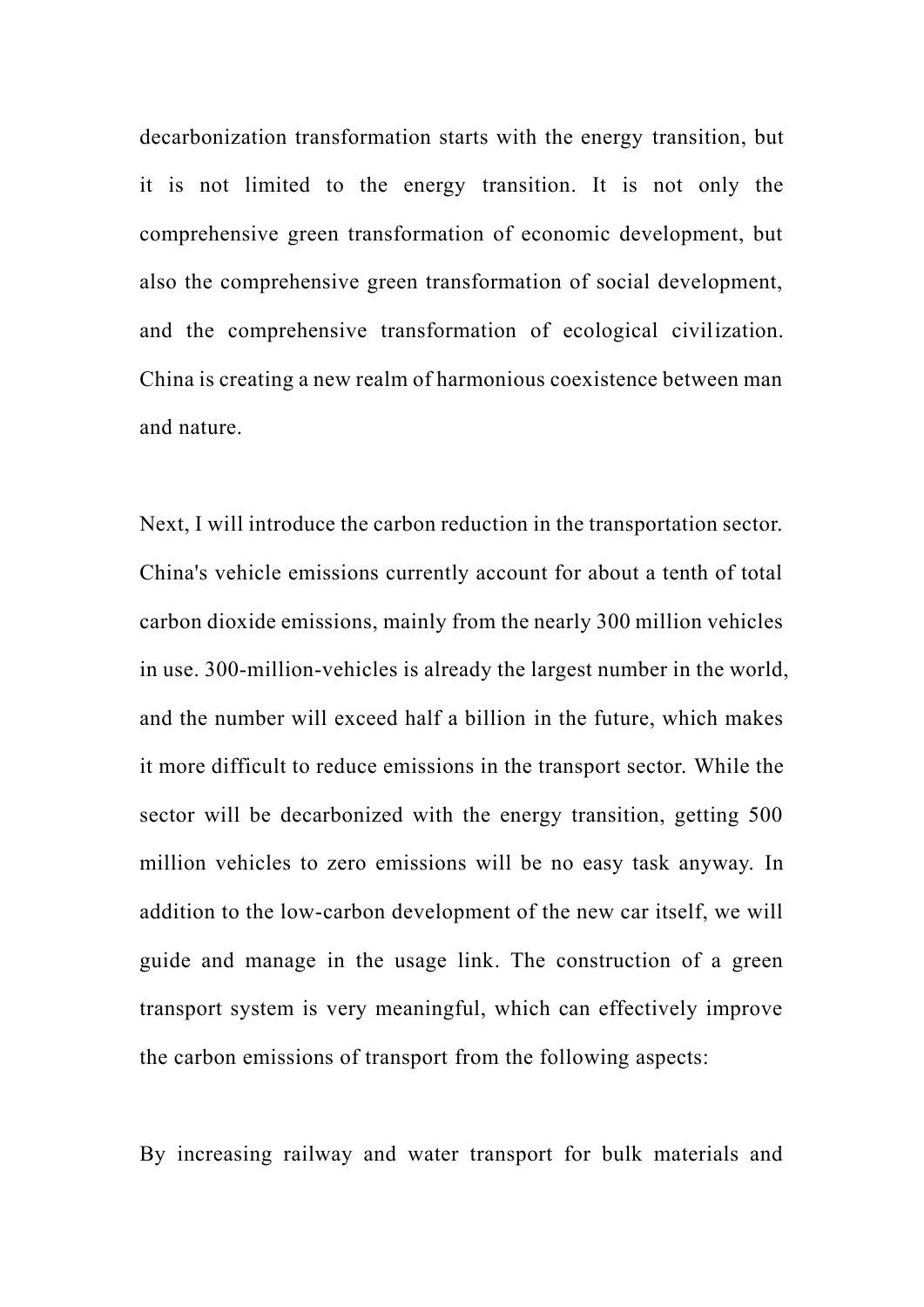medium-and-long distance transport to reduce the proportion of road transport, integrate cargo resources, and improve transport efficiency will effectively reduce the use of trucks and directly reduce carbon dioxide emissions. The electrification of urban buses, taxis and online ride-hailing will effectively reduce carbon dioxide emissions from public transport. And if people choose to ride or walk, it's zero emissions. To ensure that this sector becomes carbon neutral, we will also tighten requirements on energy consumption and carbon dioxide emissions of new vehicles; and set phased targets to encourage enterprises to produce more electric vehicles and low-emission vehicles. We will also set milestones for the share of new energy in new cars.

Finally, I will share with you the practice of decarbonization transformation of China's automotive industry that you may concern most. China is the world's largest producer and consumer of automobiles. The decarbonization transformation of China's automobiles not only affects the life of the industry employees, but also affects the life of every car user. As early as 2012, China formulated the Development Plan for New Energy Vehicles, which promoted its development in China, with the annual sales ranked first in the world for six consecutive years. This year, it has entered a high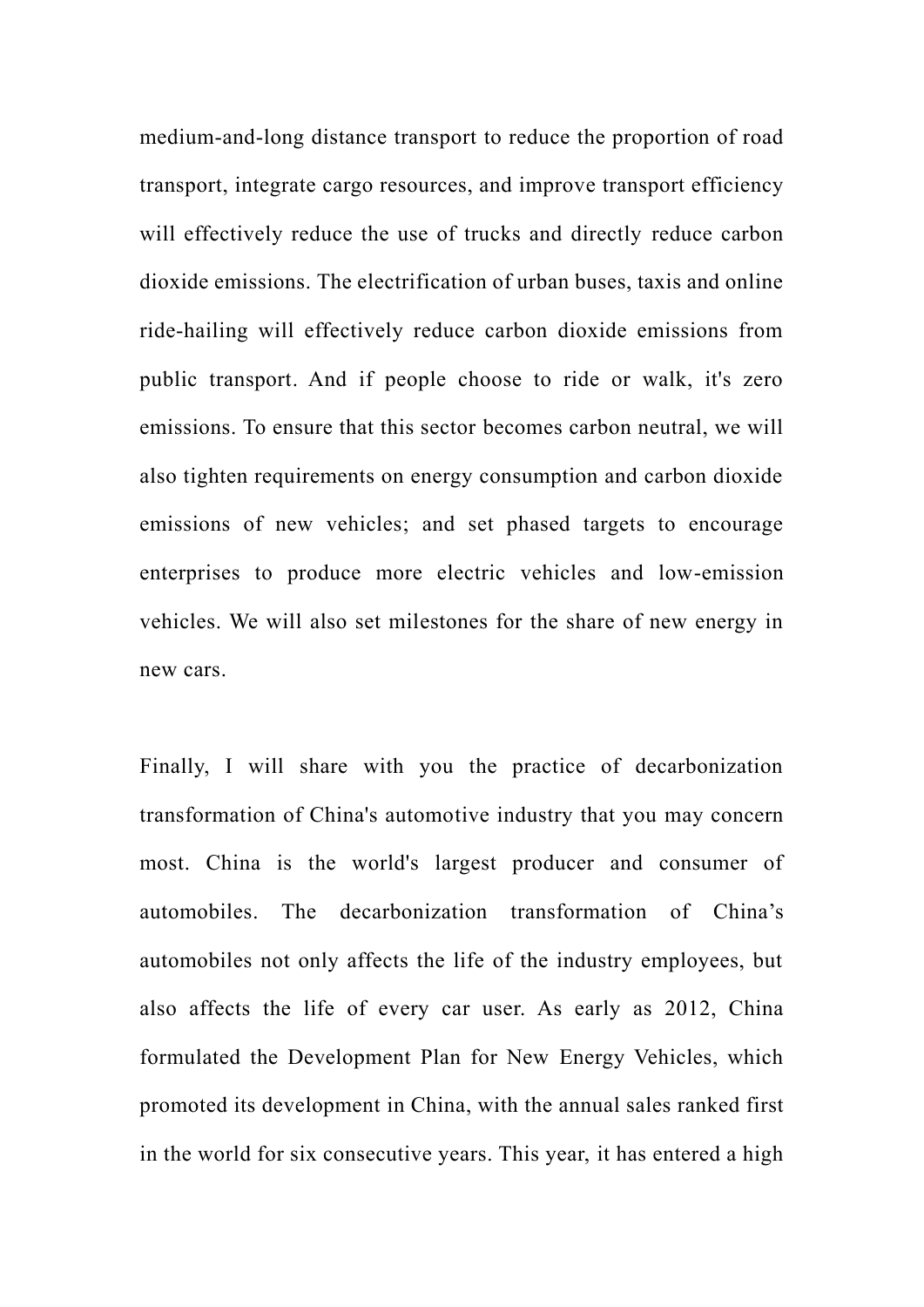speed of development. The annual sales will exceed 3 million, with a growth rate of more than 100%. From batteries to motors, China has a comprehensive industrial layout in the electrification of automobiles, laying a solid industrial foundation for the development of decarbonization of automobiles. In terms of hydrogen energy utilization, FCV demonstration projects on commercial vehicles have been carried out in many cities, driving the development of related industries. Intelligent and connected autonomous vehicles are being tested in different parks. In terms of urban infrastructure, we have the largest number of public charging points in the world, and in many cities, electric cars can be easily recharged. In the field of public transportation, more than 66.2% of buses are purely electric. For decarbonization transition of commercial vehicles, more diverse energy sources are available. In addition to electric public transport, truck options are more diverse. In the short and medium distance, pure electric is the main driving force. In the long and medium distance, a variety of attempts are being made, including electric replacement heavy truck, hydrogen engine, hydrogen fuel cell, biomass fuel and various mixed fuels.

Government policy support is indispensable in the early stage of electrification. The decarbonization transformation of the automotive